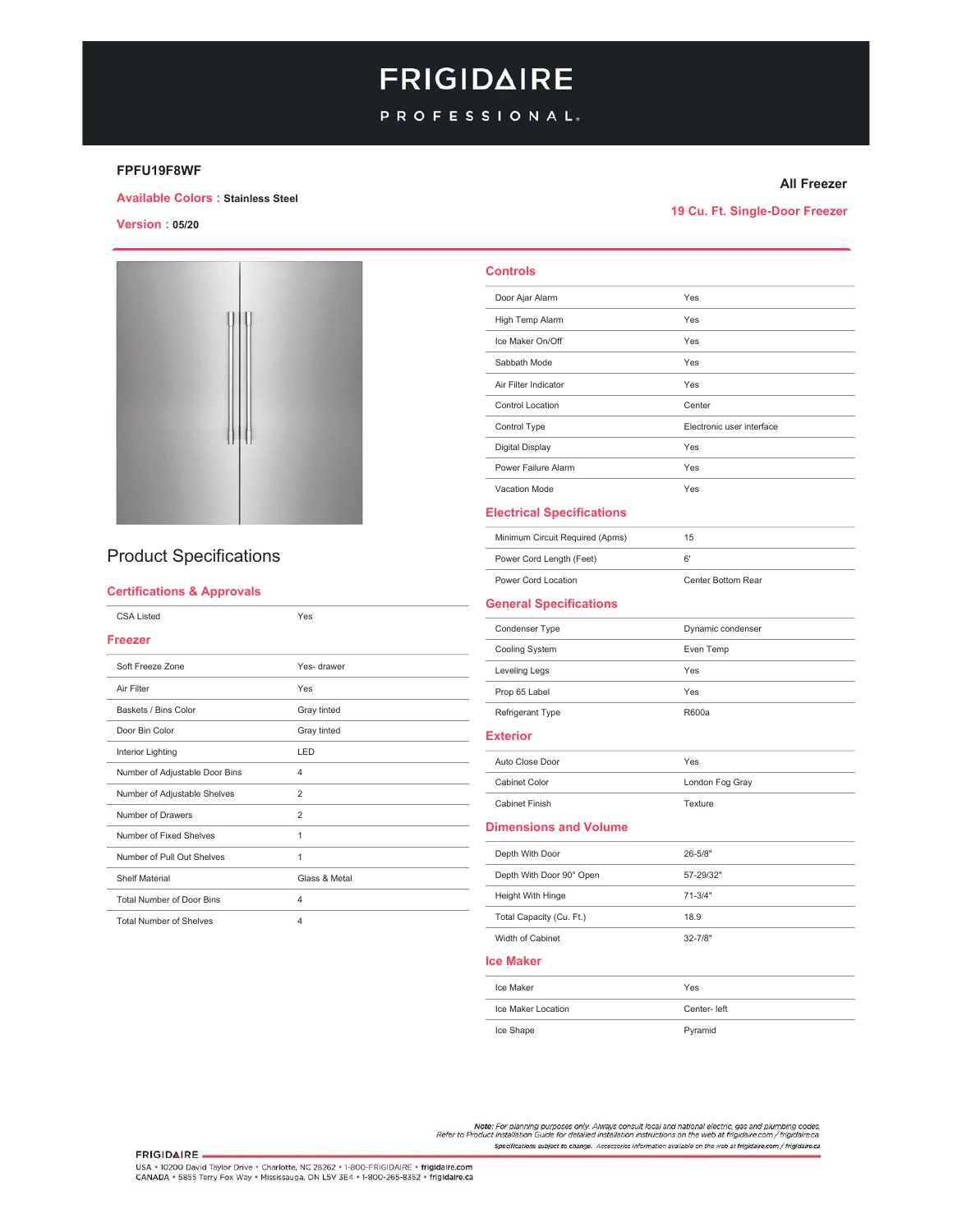# **FRIGIDAIRE**

PROFESSIONAL.

### FPFU19F8WF

**Available Colors: Stainless Steel** 

**05/20**

**All Freezer** 

**19 Cu. Ft. Single-Door Freezer** 

## **Trim Kits Drawings & Cutout Dimensions**



\*\* For replacement business, we can accommodate a 66" cutout width, but it will be a very tight fit.

Note: For planning purposes only. Always consult local and national electric, gas and plumbing codes.<br>Refer to Product Installation Guide for detailed installation instructions on the web at frigidaire.com / frigidaire.ca. Specifications subject to change. Accessories information available on the web at frigidaire.com / frigidaire.ca